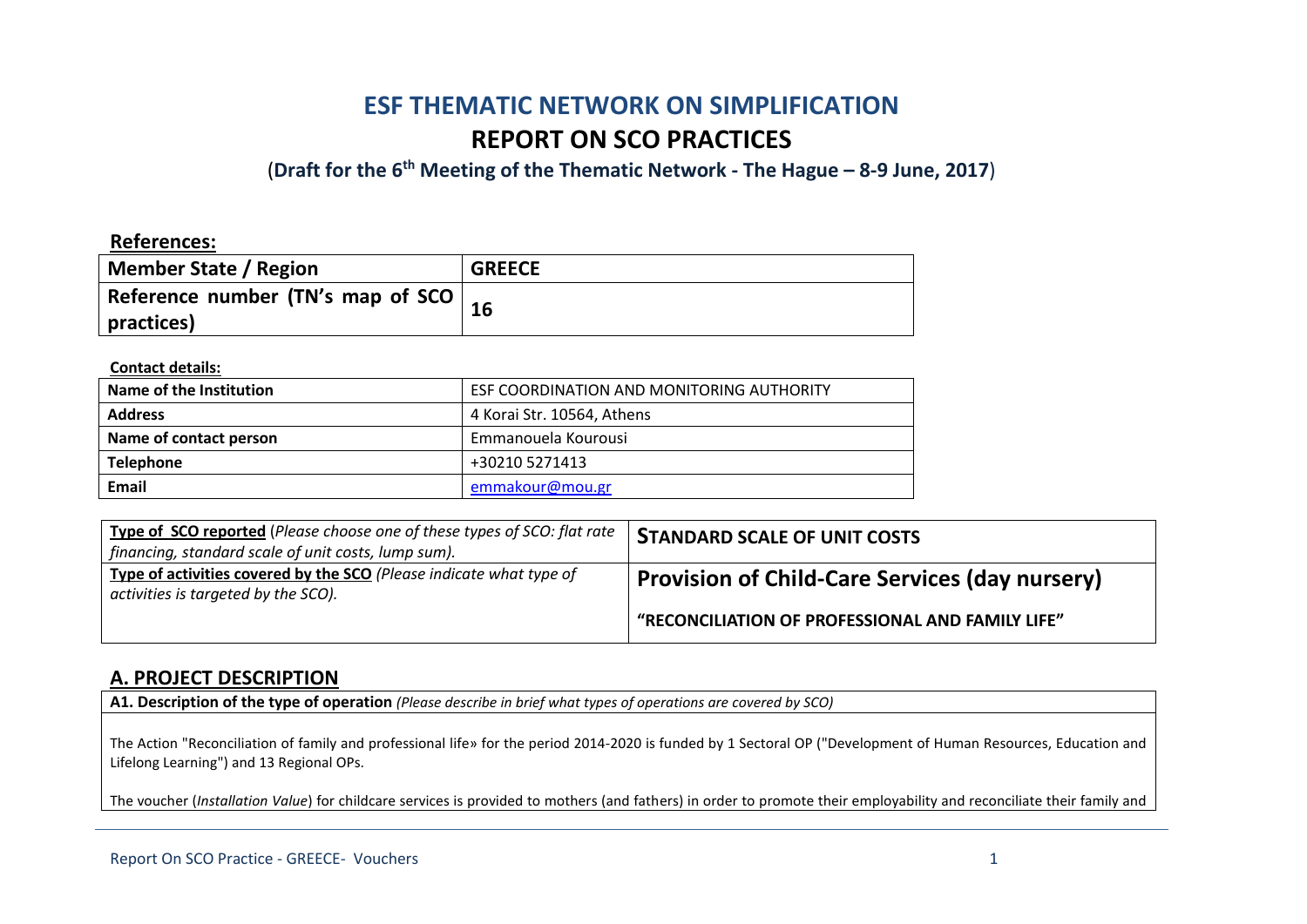#### professional life.

It is defined as the price which is paid on behalf of the parent and upon his/her debit authorization, in units for children care and hospitality services, according to specific prices. **It remains in force throughout the course of a school year** (September – July), **but it is paid on a monthly basis.** The physical object is expressed in man-months of childcare.

The value of the voucher for childcare services is fixed and differentiates accordingly the type of childcare unit (depending on their age range and services provided):

- **•** for babies
- for children
- for babies with disabilities
- for children with disabilities

Childcare services consists of all services that the childcare units are required to provide, in accordance with the institutional framework governing their establishment and operation. Indicative:

- Care and hospital services for babies and children
- Educational services
- Feeding
- Transportation only for babies and children with disabilities

It covers:

- Direct Staff Cost (teachers, cooker, driver when relevant)
- Other Expenses (Operating expenses, educational material etc)

For the implementation of the program, there is a body/beneficiary which mediates between providers (childcare services units) and parents. The parent submits an application to the beneficiary who evaluates it against predefined selection criteria. **When parent is selected, he/she signs a contract with the provider chosen**. He/she also authorizes the beneficiary to carry out the payments to the provider on his behalf. The payments are calculated on a monthly basis for those months that the child remains registered to the childcare services unit and receives the corresponding services.

### **A2. Definition of outputs/results** (*Please give a short definition of outputs and/or results)*

The aim of the action is to facilitate the maintenance and / or the job searching of participants with pre-school age children or children with disabilities. It aims to: (a) provide substantial support to ensure equal access to participants through the provision of quality care and hospitality services for babies, infants, children and persons with disabilities; (b) equal access for vulnerable groups (Children and adults <18 with disabilities) to quality social services. The physical object is expressed in man-months of childcare.

**The unit is" the total services provision for a school year (11 months)"** divided in a monthly basis.

Output indicator: "People released from the care of dependent persons" Result indicator "People released from the care of dependent persons and participating in education / training, specializing in employment, including self-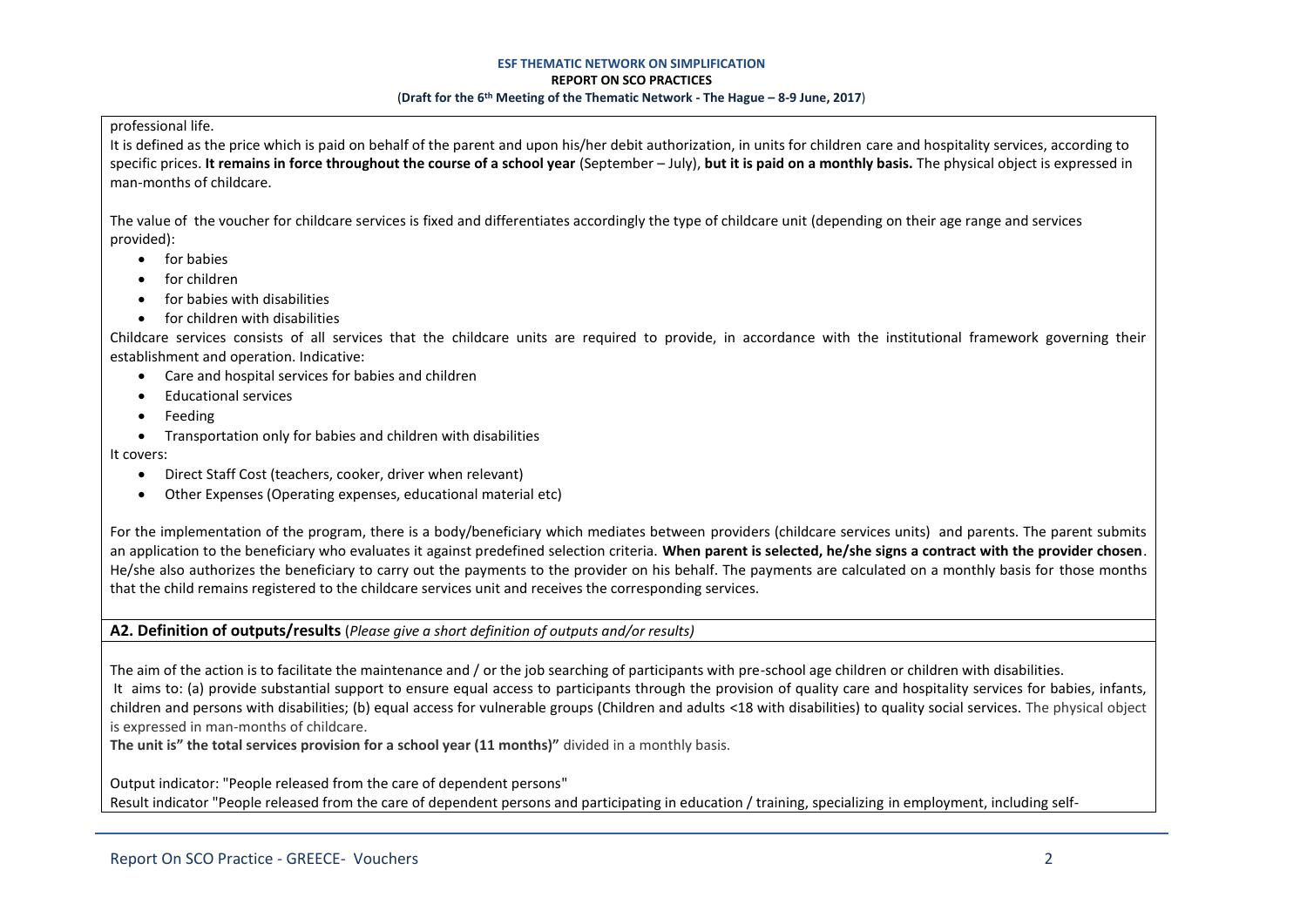employment, within 6 months of the expiry of their participation "

**A3. Beneficiaries** *(please indicate the types of beneficiaries involved in the operations covered by SCO)*

For the implementation of the program, there is **one beneficiary** which mediates between providers (childcare services units) and parents: "Greek Company of Local Development and Local Government SA" (EETAA S.A), a legal entity under private law.

**A4. Target group(s)** *(Please list target groups within projects covered by SCO)*

The voucher is a predefined amount provided to a parent in order to meet his/her needs for childcare services. Eligible for voucher are:

-parents of babies, infants and children and / or

-parents of infants, children, adolescents with disabilities .

-parents to whom custody of children has been granted by court order,

who meet the following conditions:

- are employed (tenants, self-employed), or

- are registered unemployed with a personalized approach certificate from the PES.

The parents are selected using rated criteria on (i) their labour status (unemployed – employed, type of job), (ii) their family status (single householders, number of children, children or parents with disabilities and other social characteristics) and (iii) their family income.

# **B. METHODOLOGY AND CALCULATION METHOD**

**B.1 Methodology** *(please indicate which methodology/ies has/have been used: Fair, equitable and verifiable method / use of existing EU schemes for similar types of operation and beneficiary / Use of existing own national schemes for similar types of operations and beneficiaries / use of rates and specific methods enshrined in the regulation or in a delegated act / use of a draft budget /combination of methodologies). Please indicate if the concerned SCO has been covered by Art. 14(1) ESF)*

Voucher is a simplified reimbursement method that is being used for various types of operations. It is not classified as a simplified cost option under Article 67 CPR or Article 14 of the ESF Regulation. Nevertheless, the amounts of the voucher are based on survey by external expert on the real cost, for each type of unit.

**B.2 Calculation Methods** *(please describe how the calculations have been made)*

The value of the voucher for each type of unit is based on a survey on the real cost of the specific service, by type of unit and by category of expenses (staff cost, rent, operational expenses, feeding etc).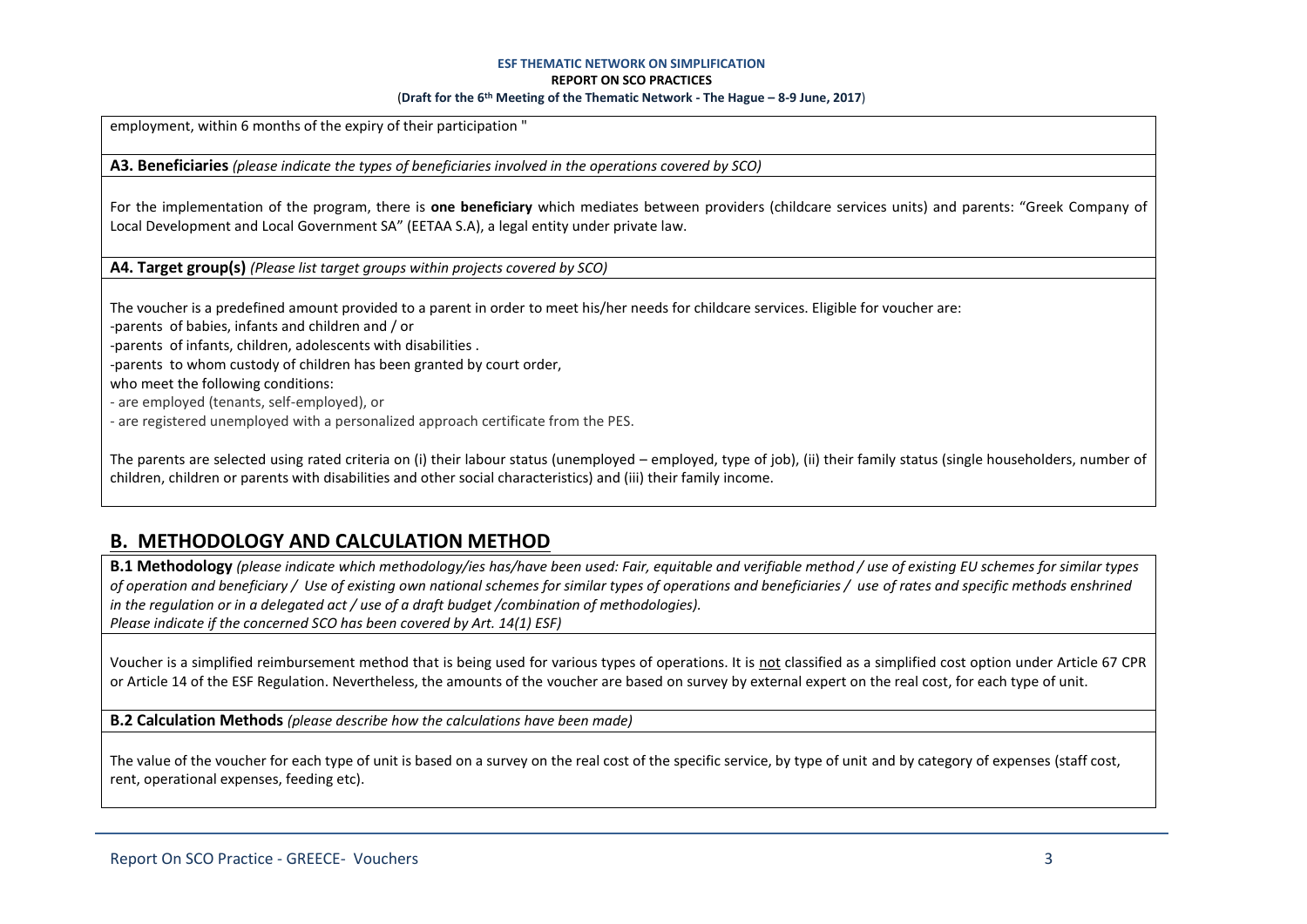#### **ESF THEMATIC NETWORK ON SIMPLIFICATION**

#### **REPORT ON SCO PRACTICES**

#### (**Draft for the 6th Meeting of the Thematic Network - The Hague – 8-9 June, 2017**)

#### The **Activity Based Costing method** was applied.

In order to identify the unit costs, primarily, the cost drivers regarding the facility operation are recognized. The cost drivers constitute the cost categories that are further distinguished into fixed and variable costs:

- 1. FIXED COSTS:
	- **•** Professional staff fees
	- Auxiliary staff fees
	- Other staff fees
	- Doctor's fees
	- Rentals
	- Maintenance and repairs costs (buildings facilities and equipment )
	- Depreciations
	- Accountant fees
	- Facility's insurance costs
- 2. VARIABLE COSTS:
	- Utilities costs
	- Brunch
	- Stationery and Toys
	- Consumables
- 3. COSTS THAT ARE NOT INCLUDED:
	- Transportation costs (except for the units that provide services to babies and children with disabilities)
	- Imputed salary of service operator (Refers to the employer's salary when the structure is private)
	- Reserves for contingent expenses

Note that, cost-benefit analysis regarding the selected sample has demonstrated that staff costs stands at a percentage of approximately 77% of the comprehensive unit cost. The remaining 23% of the unit cost expenses pertain to other expenses (other costs) related to the facility operation.

**B.3 Data source** *(please indicate the type of data used and the data source)*

In the framework of the aforementioned study :

The cost of staff salaries was calculated on the basis of the national united payroll.

The rationale of the annual imputed income, which is predetermined by the competent economic authorities, is used for the calculation of rents.

Maintenance and depreciation costs were calculated on the basis of survey data in a targeted sample.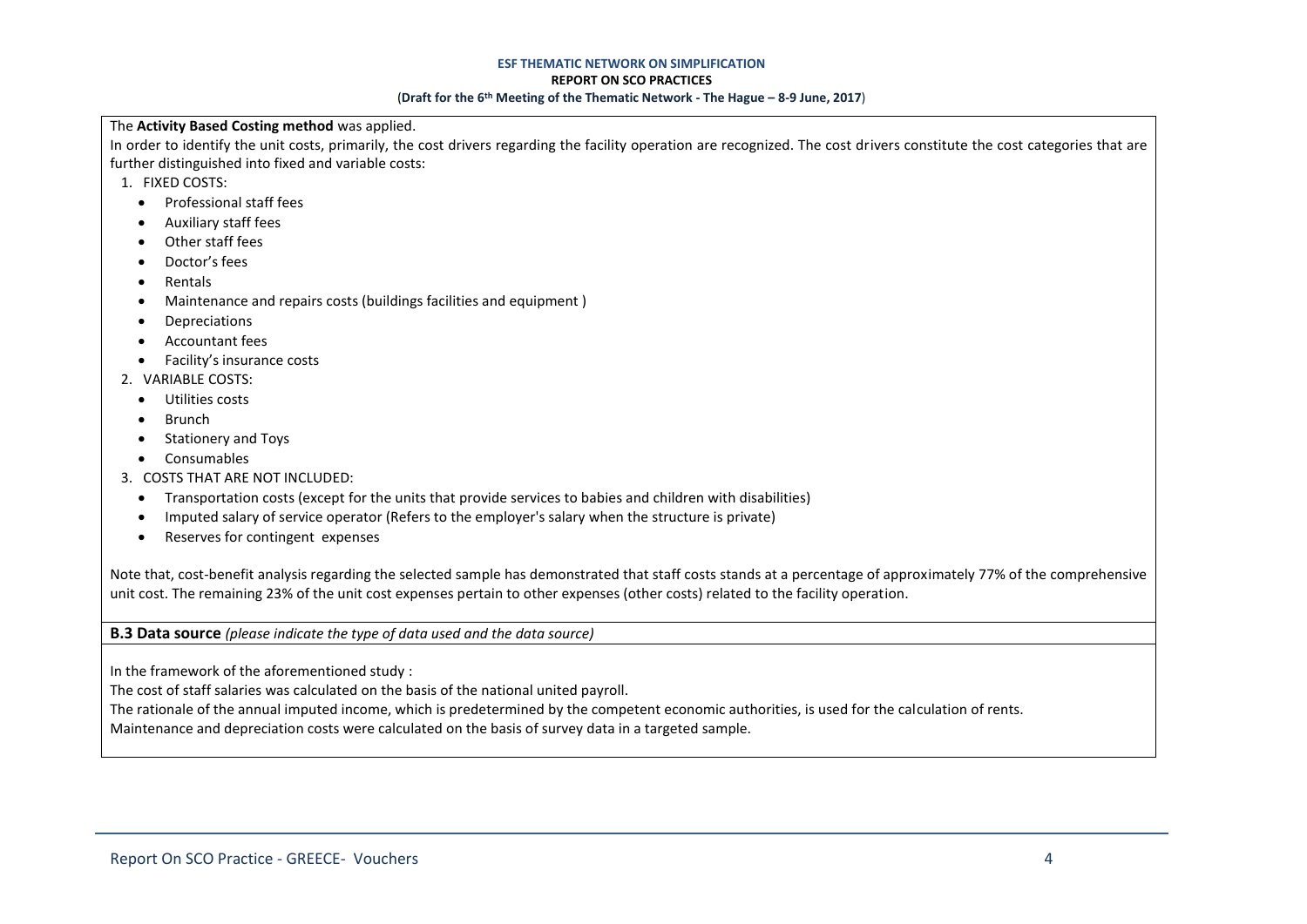# **C. IMPLEMENTATION OF SCO**

(*Please describe in brief what implementationrules and conditions have been set out)*

The payments to the services providers/units are made periodically on a monthly basis.

# **D. AUDIT TRAIL**

*(Please provide a brief description of the audit trail for the concerned SCO, including documents, key contents/conditions and procedures)*

In order for the childcare services provider to be reimbursed, the following documents should be displayed (administrative control):

- The contract between the childcare unit/provider and the parent
- A monthly list with the presences of the child signed by the parent
- The payment receipt issued by the provider to the parent against the voucher, for the month concerned

At the end of each month, parents are required to complete and sign the monthly follow-up list with the presences of the child that ensures that their child's care and hospitality services have been provided by the provider during that month. Childcare providers are required to issue, send and maintain on a monthly basis the required reports for the verification of the physical object and the expenditure.

The physical object is expressed in man months of childcare services. The verification of the physical object by the beneficiary (EETAA SA) is made on the basis of the monthly monitoring reports. Verification of the physical object is also made by supplementary information that the beneficiary may request if it considers it appropriate. The beneficiary confirms the agreement of the physical object in order to credit the bank account of each provider, ensuring, in this way, the alignment of the physical object with the financial one.

Administrative audit are carried out by EETEA SA. There are also on the spot verifications based on sampling by EETAA SA. On the spot checks may be carried out in any provider that hosts children without prior notice.

Administrative and on-the-spot verifications are also carried out by MA in line with the provisions of the applicable management and control system of the p.p. 2014-2020.

Audits can, also, be done by relevant National or European auditing bodies.

# **E. ASSESSMENT BY THE AUDIT AUTHORITY(IES) INCLUDING EVENTUAL EX ANTE ASSESSMENT**

*(If relevant, please explain how the audit authority has been involved in preparation and assessment of the SCO).* 

The audit authority has not been involved in preparation and assessment of the unit cost.